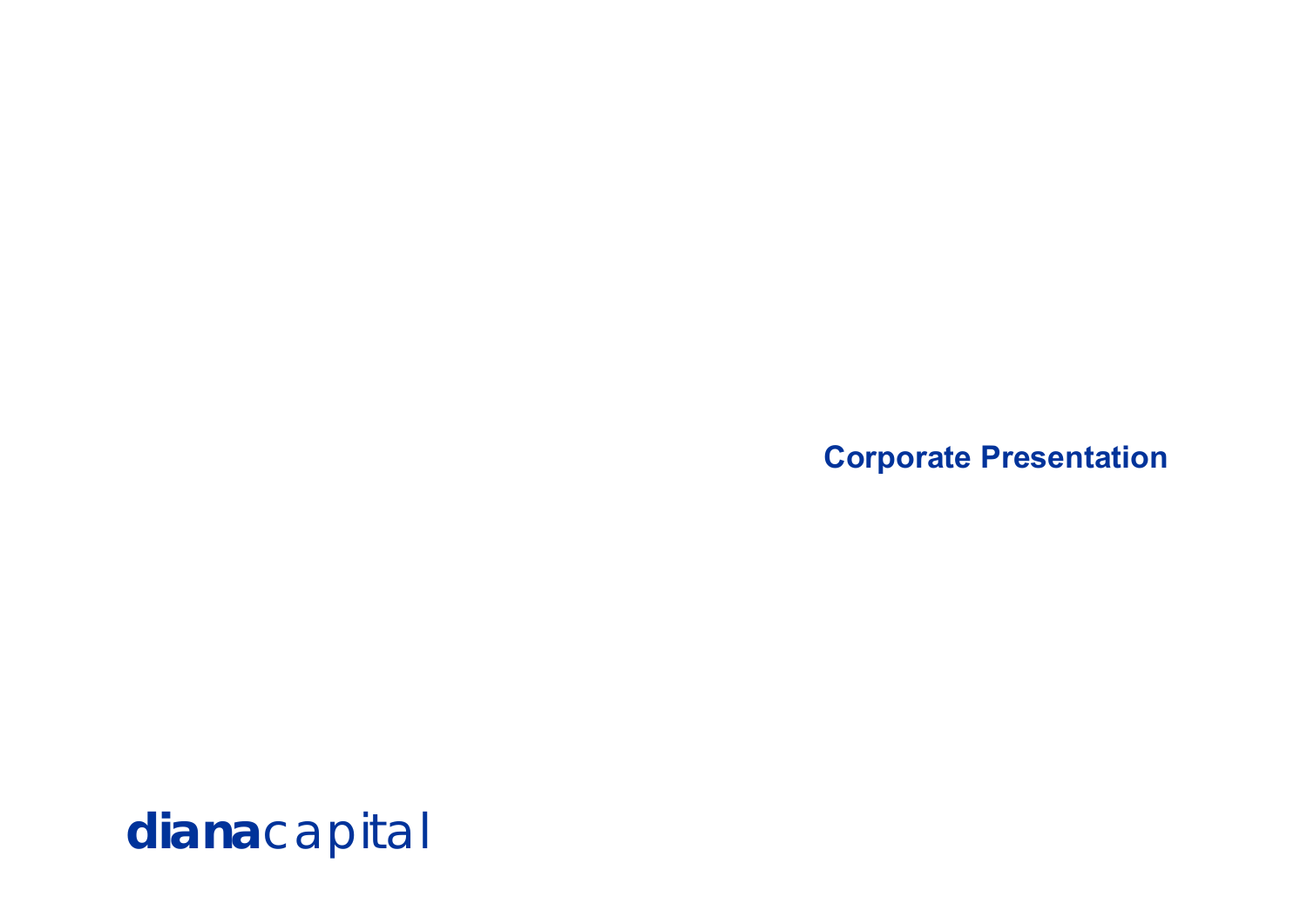### **Diana Capital 1. Brief introduction**

- **Pioneer Spanish private equity funds manager, with over 16 years of experience in the industry**
- Team comprising 9 professionals accumulating more than 80 years of track-record in private equity and principal investments
- **Investment strategy focused exclusively on growth deals, supporting middle-market companies in their international expansion**

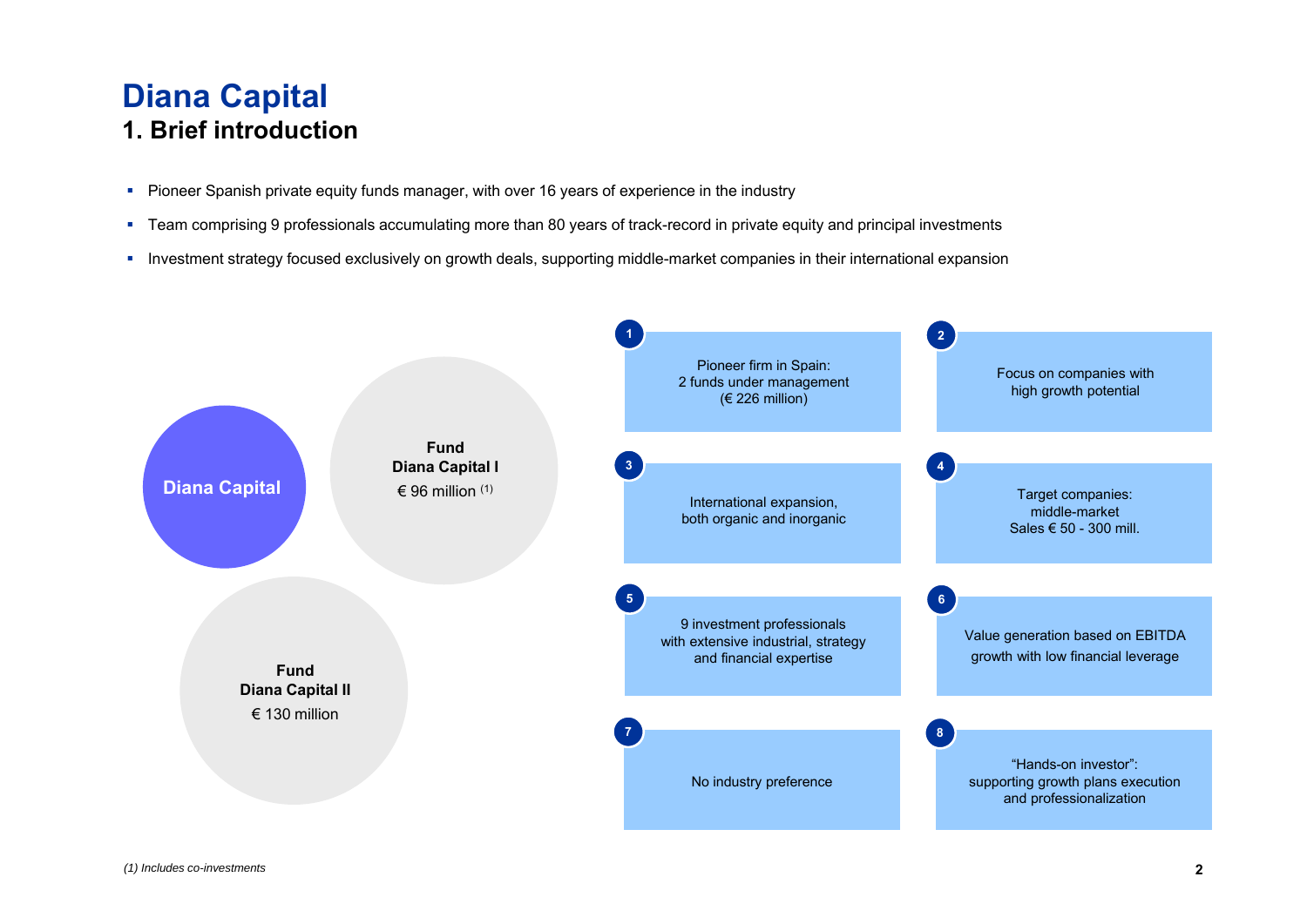#### **Diana Capital 2. Strong support from LPs**

- The largest local investor base: one of the best regionally connected firms in Spain with high potential of value generation on investees
- Strong support from institutional investors, both local and international: financial sector entities, pension fund managers, insurance companies
- Large base of individual investors with business and industry expertise



*Geographic location of Diana Capital LPs*



*Diana Capital has the largest local investor base (25 Spanish LPs), which makes it one of the best regionally connected firms in Spain with high potential of investment deals generation*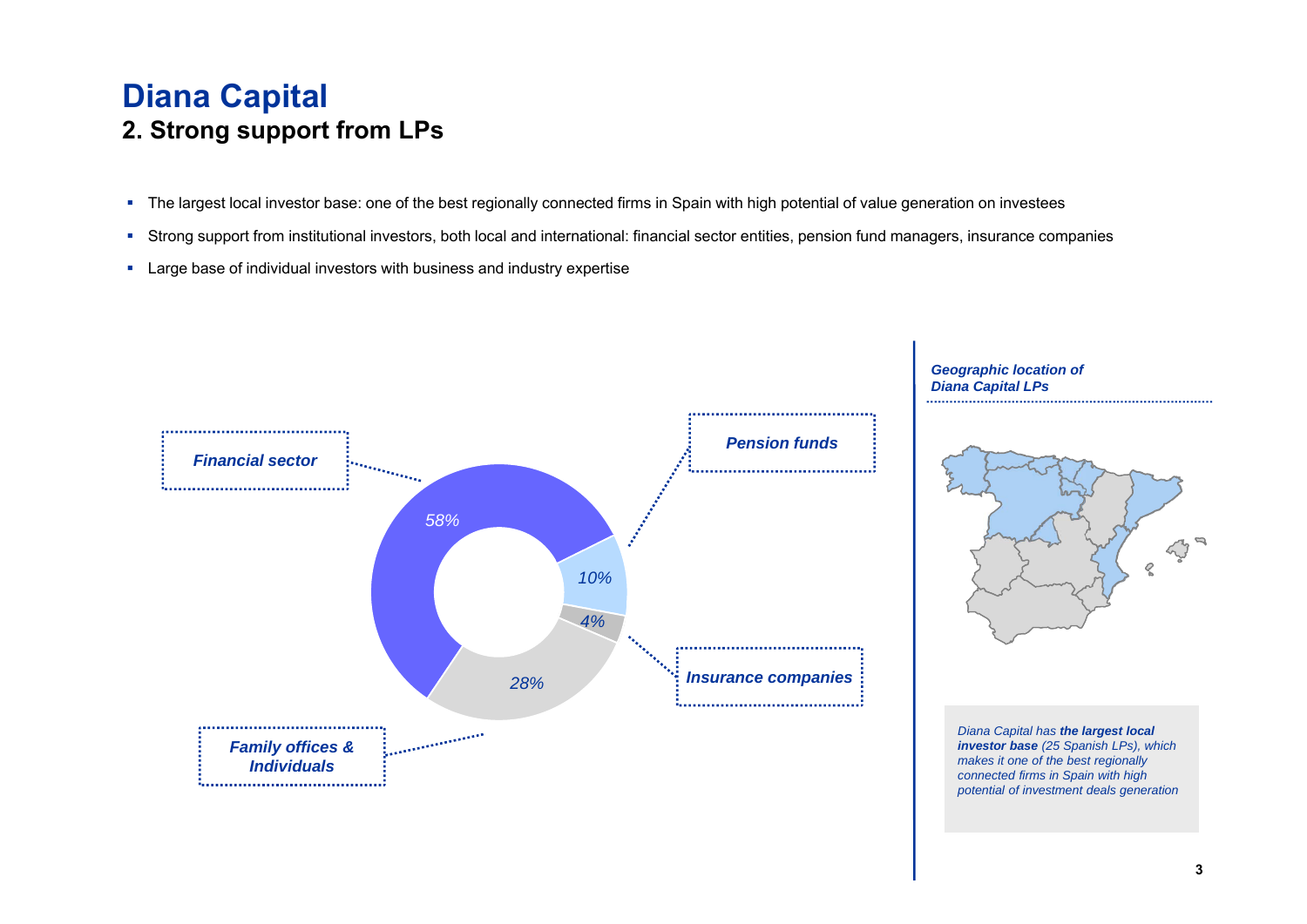### **Diana Capital 3. Track record (Fund II)**

**•** Wide experience among many industries, with particular emphasis on international diversification

|                   | Company                | Year | <b>Investment</b> | <b>Stake</b> | <b>Status</b>                                 | <b>Description</b>                                                                                                                                      |
|-------------------|------------------------|------|-------------------|--------------|-----------------------------------------------|---------------------------------------------------------------------------------------------------------------------------------------------------------|
| Grupo Lappí       | Grupo Lappí            | 2017 | € 8,5 mill.       | Minority     | Current<br>portfolio                          | Manufacturing of labels for the food and<br>beverage industry and household and<br>personal hygiene products                                            |
| <b><i>CRS</i></b> | Gransolar              | 2016 | € 39 mill.        | Minority     | Current<br>portfolio                          | Engineering,<br>development<br>and<br>construction of photovoltaic projects;<br>manufacturing of structures and solar<br>trackers                       |
| DICIONES          | Fundiciones<br>Estanda | 2015 | € 20 mill.        | Majority     | Current<br>portfolio                          | Manufacturing of braking parts for high<br>speed trains and other high resistance<br>steel casting components, for the<br>cement and automotive sectors |
| bq                | bq                     | 2014 | € 15 mill.        | Minority     | Partially<br>divested                         | Design<br>manufacturing<br>and<br>of<br>multimedia<br>devices<br>(smartphones,<br>tablets and e-readers) and 3-D printers                               |
| MEGA              | Megafood               | 2014 | € 8,5 mill.       | Minority     | <b>Divested</b><br>Return:<br>1.9x (IRR: 21%) | Fast food franchises under Burger King<br>brand                                                                                                         |
|                   | Gocco                  | 2014 | € 16,5 mill.      | Majority     | Current<br>portfolio                          | Children's fashion chain, focused on<br>age ranges between newborns and<br>pre-teens                                                                    |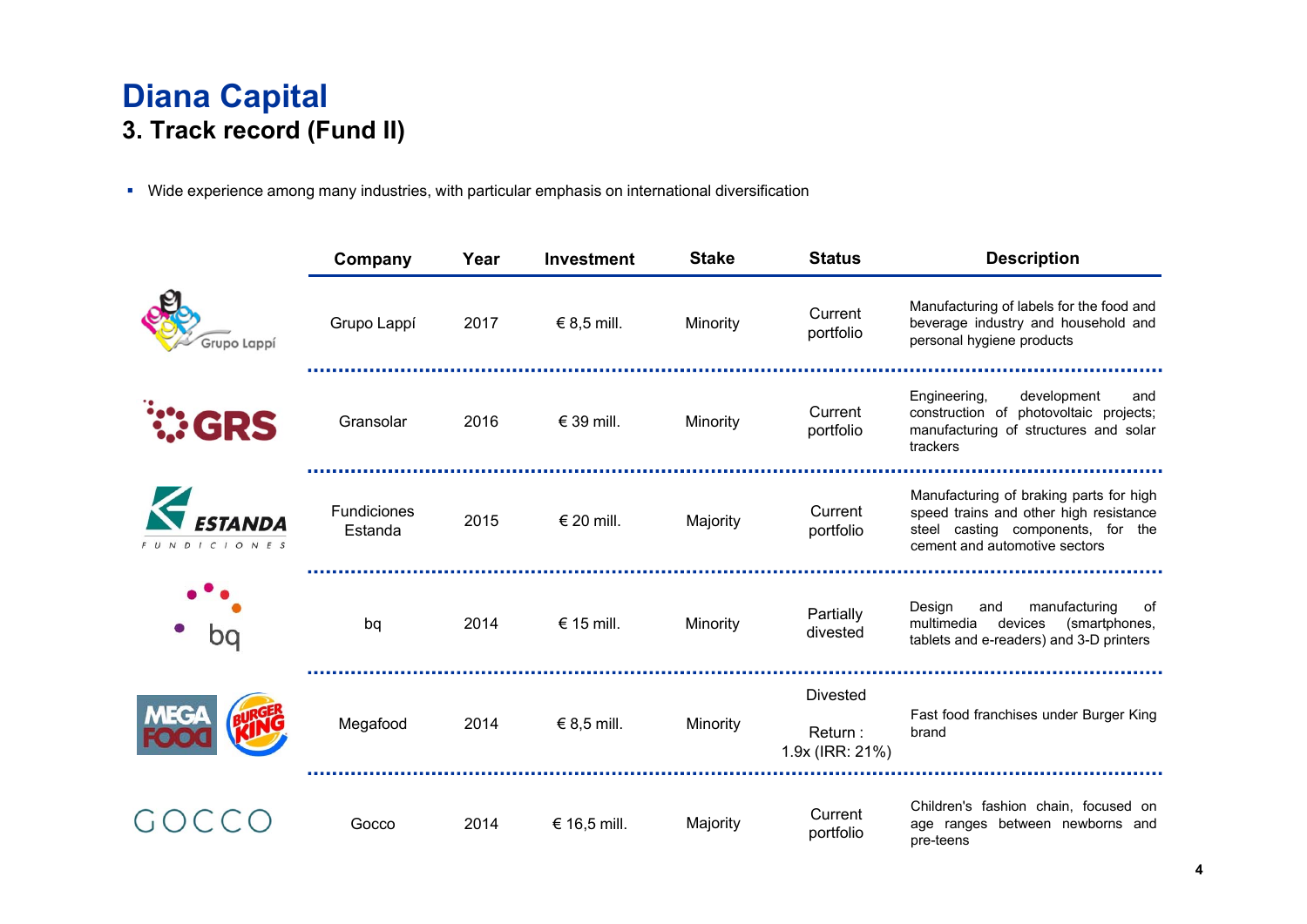## **Diana Capital 3. Track record (Fund I)**

**•** Wide experience among many industries, with particular emphasis on international diversification

|                         | Company       | Year | <b>Investment</b> | <b>Stake</b> | <b>Status</b>                                  | <b>Description</b>                                                                                                                                                                     |  |
|-------------------------|---------------|------|-------------------|--------------|------------------------------------------------|----------------------------------------------------------------------------------------------------------------------------------------------------------------------------------------|--|
| GrupoGuascor            | Grupo Guascor | 2006 | € 21 mill.        | Minority     | <b>Divested</b><br>Return:<br>2.1x (IRR: 17%)  | manufacturing<br>Power engines<br>and<br>renewable energy<br>"Deal with the Highest Economic<br>and Social Impact of the Year 2011"                                                    |  |
| GRUPORECYDE<br>$*_{**}$ | Grupo Recyde  | 2004 | € 10 mill.        | Minority     | <b>Divested</b><br>Return :<br>1.9x (IRR: 36%) | Manufacturer of value-added parts for<br>the automotive industry                                                                                                                       |  |
| <b>Indal</b>            | Indal         | 2003 | € 12 mill.        | Minority     | <b>Divested</b><br>Return :<br>3.1x (IRR: 24%) | Outdoor<br>manufacturer.<br>lighting<br>lts<br>includes<br>range<br>road,<br>industrial,<br>decorative, urban and interior lighting<br>"Growth Capital Deal of the Year<br>2008" award |  |
| <b>LUMELCO</b>          | Lumelco       | 2006 | € 11 mill.        | Minority     | Partially<br><b>Divested</b><br>Return: 1.1x   | air conditioning<br>distributor<br>Spanish<br>mainly on domestic and<br>focused<br>professional equipment                                                                              |  |
| <i>r</i> eralia         | Veralia       | 2004 | € 14 mill.        | Minority     | Current<br>portfolio                           | Independent<br>group<br>of audiovisual<br>production and distribution leader in<br>Spain with international presence                                                                   |  |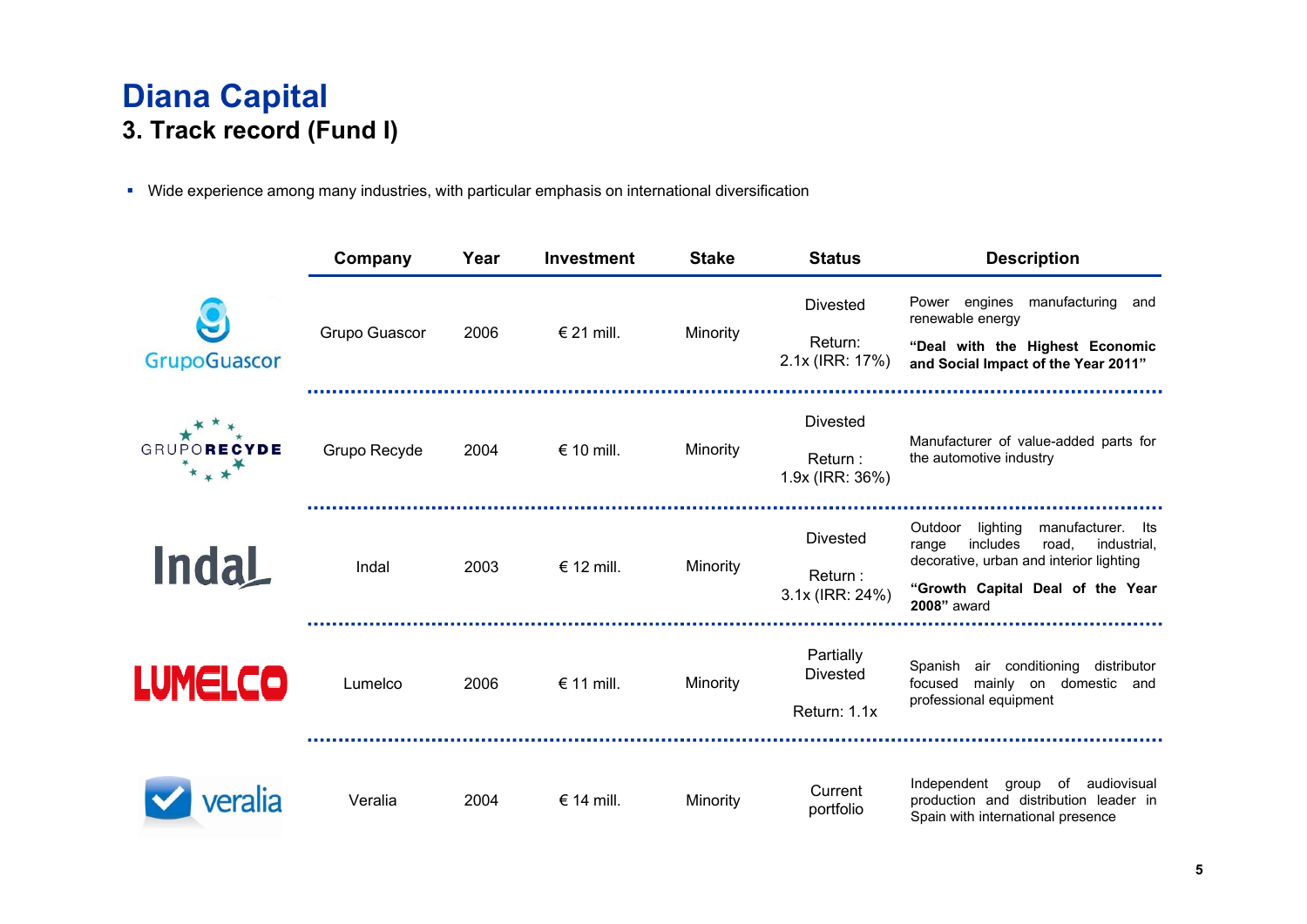# **Diana Capital**

#### **3. Specialization in international expansion**

- Minority and majority investments between €15 and 30 Mill. in middle market consolidated companies, well positioned in the reference market, to implement an expansion and internationalization process through organic or inorganic growth strategies (transition from local operators to small international groups)
- Expertise on management professionalization of companies, implementation of corporate governance, improvement of operating processes and optimization of financial management

 $\mathbf{I}$ 

| <b>Company</b>   | <b>Organic growth and</b><br>management improvements                                                                                                       | Inorganic growth                                                                                                 | <b>International presence</b><br>current / exit moment                                                                   |                         | <b>Value generation in investments made</b><br>by Diana Capital                                                                                     |                    |                         |  |
|------------------|------------------------------------------------------------------------------------------------------------------------------------------------------------|------------------------------------------------------------------------------------------------------------------|--------------------------------------------------------------------------------------------------------------------------|-------------------------|-----------------------------------------------------------------------------------------------------------------------------------------------------|--------------------|-------------------------|--|
| Indal            | Opening of a purchasing center in China<br>Synergies development<br>Expansion of products range                                                            | 3E acquisition in France<br>Acquisition of Industria, with operations in<br>UK, Netherlands, Germany and Belgium | Spain, France, UK,<br>Netherlands, Germany,<br>Belgium, China                                                            |                         |                                                                                                                                                     |                    |                         |  |
| <b>Recyde</b>    | Internal control and reporting<br>Cash management optimization through<br>improvements in working capital                                                  | Acquisition of 2 operators in Czech<br>Republic<br>Acquisition of a company in Mexico                            | Spain, Mexico and<br><b>Czech Republic</b>                                                                               |                         | 15%                                                                                                                                                 | 18%                |                         |  |
| <b>Guascor</b>   | Enhancement of international operations<br>Development of energy generation assets<br>business line                                                        | Acquisition of stakes in renewable<br>technologies (Amonix, Enamora)<br>Divestment of assets in Brazil           | Spain, Brazil, Italy,<br>Argentina, Cuba                                                                                 | 67%                     |                                                                                                                                                     |                    |                         |  |
| <b>Gransolar</b> | Organic growth in new international<br>markets, relying on excellent credentials<br>of the company, sector growth and projects<br>on portfolio             | Integration of new<br>storage technologies                                                                       | Spain, USA, Dubai, Mexico,<br>Australia, South Africa, Brazil,<br>Honduras, Philippines,<br>El Salvador, Italy, Portugal | <b>EBITDA</b><br>growth | Multiple<br>expansion                                                                                                                               | Cash<br>generation | Return on<br>investment |  |
| <b>Estanda</b>   | Strong investment plan for modernization<br>and improvement of the productive<br>efficiency. New market segments (activity<br>sectors and product/service) | Identification and investigation of<br>productive plants in Africa and Europe                                    | Spain, Czech Republic                                                                                                    |                         | <b>Business and EBITDA growth of the</b><br>companies in which Diana participates<br>represents almost 70% of the return<br>achieved on investments |                    |                         |  |
| Gocco            | Reinforcement of international franchise<br>network. (Europe, America, M. East)<br>Expansion of own stores in Europe                                       | Analyzing strategic alternatives<br>(acquisitions, joint ventures) for<br>geographic and product range expansion | Spain, Italy, Mexico,<br>Middle East, France                                                                             |                         |                                                                                                                                                     |                    |                         |  |
| Lappi            | Organic growth in new international<br>markets, (specially in Portugal and<br>Portuguese colonies)                                                         | Acquisition of Grafica Calipolense<br>In Portugal                                                                | Europe, South America<br>and Africa                                                                                      |                         |                                                                                                                                                     |                    |                         |  |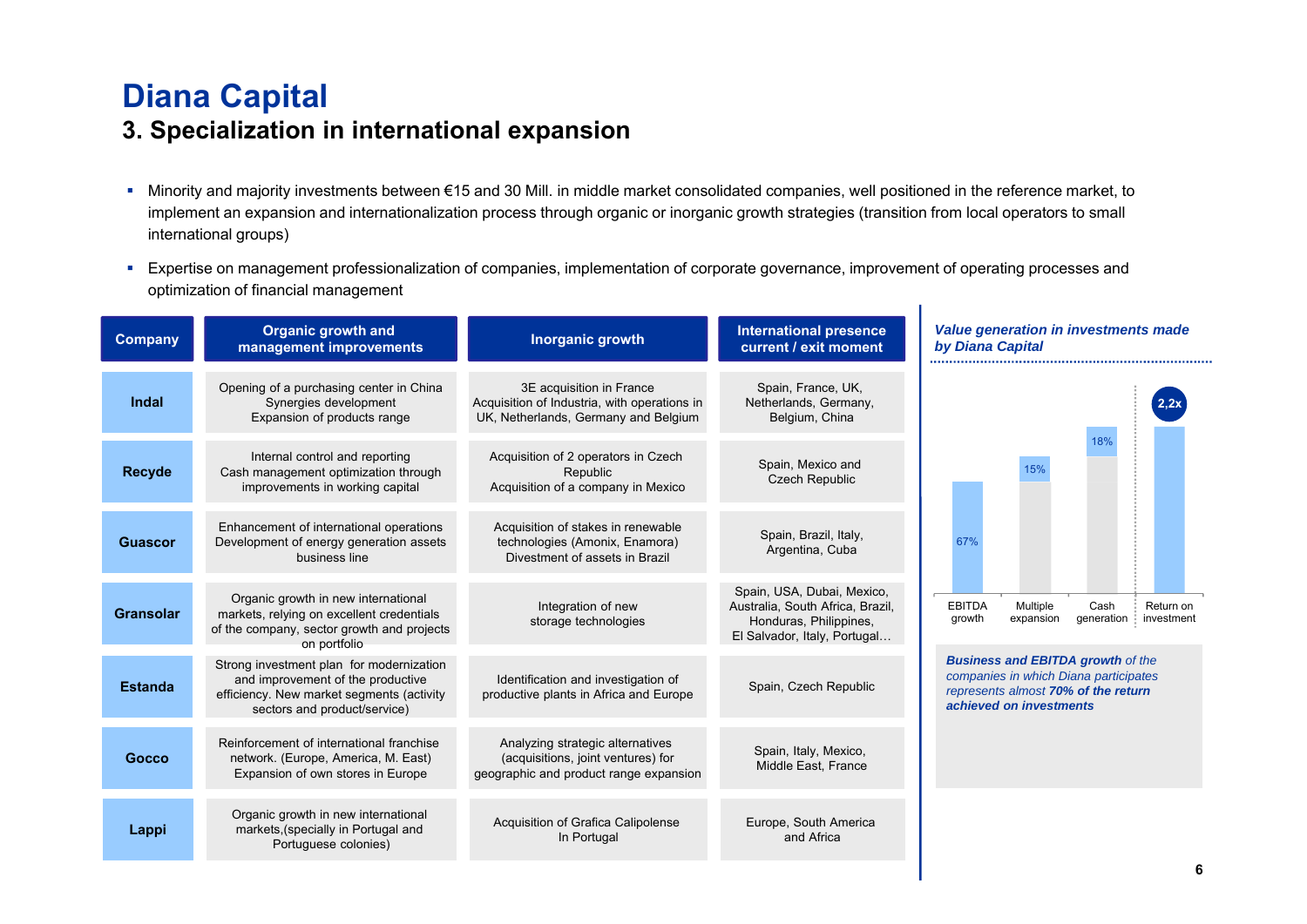#### **Diana Capital 6. Team**

#### **Board of directors Investment team**.................................... .................  $\sim$  . . . **Title Previous experience Years of experience Years of TitlePrevious experience NameNameexperience Francisco** Managing BBVA, Banesto, Vocento, Banco Guipuzcoano, **José María**  Chairman35 43 Seguros Bilbao **Bergareche Telecinco Gómez-Zubeldia**Director **Francisco** BBVA, Banesto, InvestmentManaging 24Mercapital, Arthur Andersen 35**Daniel Sandoval Gómez-Zubeldia**Seguros Bilbao Director Director OTB Group, **Javier Fernández**  Investment 22Caixa Catalunya Gestión NeSBIC Buyout Fund, **Leo van DoorneDirector** 35 **Las Heras**Director Banque du Suez Nederland Citigroup Charman Auditores, Investment **Elena Pajarín** 21**Alfonso Eguidazu Director** 35McKinsey & Company Optenet, Coopers & Lybrand Director MeesPierson USA, Investment 22Fortis Capital Holdings USA, **David Polo**Univisión, Arthur Andersen **Thomas AbbotDirector** 39 Director Licence Management **Pedro Gortázar**10Viscofan, Deloitte 35**Garrigues**  Associate **Pablo Olábarri** Director**Francisco Martínez Alfonso Narváez** Analyst Crowe Horwath Auditores 6**Secretary** 22**Garrigues Iglesias**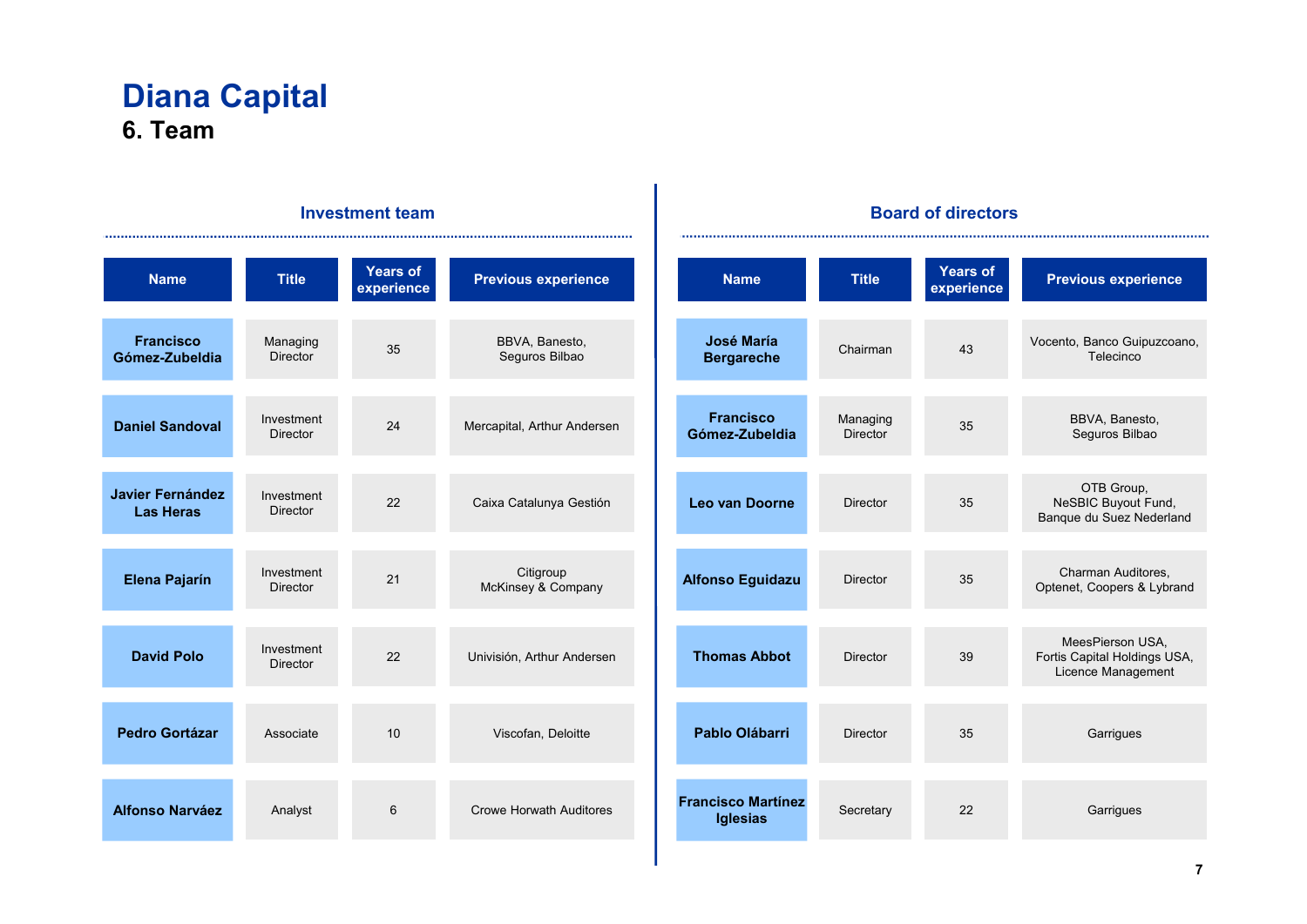# **Diana Capital**

#### **4. Transparent and rigorous best practices**

- Both the GP and the funds are supervised and regulated by the CNMV (Spanish Securities and Exchange Commission), with strong bias in favor of LPs
- Corporate governance scheme coordinated at three levels: management company, funds and portfolio companies enabling: (i) government information systems and (ii) strong safeguards to avoid conflicts of interest
- **Outsourcing with global experienced firms**

| <b>Accounting</b> | <b>Audit</b><br>Legal |                     | <b>Due Diligence</b>     |                 |                           |                        |  |  |
|-------------------|-----------------------|---------------------|--------------------------|-----------------|---------------------------|------------------------|--|--|
| <b>Deloitte.</b>  | pwc                   | <b>GARRIGUES</b>    | dianacapital             | KPMG BY         | <b>GARRIGUES</b>          | Other advisers         |  |  |
| GP                | <b>GP</b>             | GP                  | Finance & audit          | Finance & audit | Legal / Commercial<br>law | Commercial<br>(Everis) |  |  |
| Funds: I & II     | Funds I & III         | Funds I & II        | Strategy /<br>Commercial |                 | Labor                     | Environmental<br>(ERM) |  |  |
|                   | Portfolio companies   | Portfolio companies |                          |                 | Tax                       | Industrial<br>(BPC)    |  |  |
|                   |                       |                     |                          |                 |                           |                        |  |  |